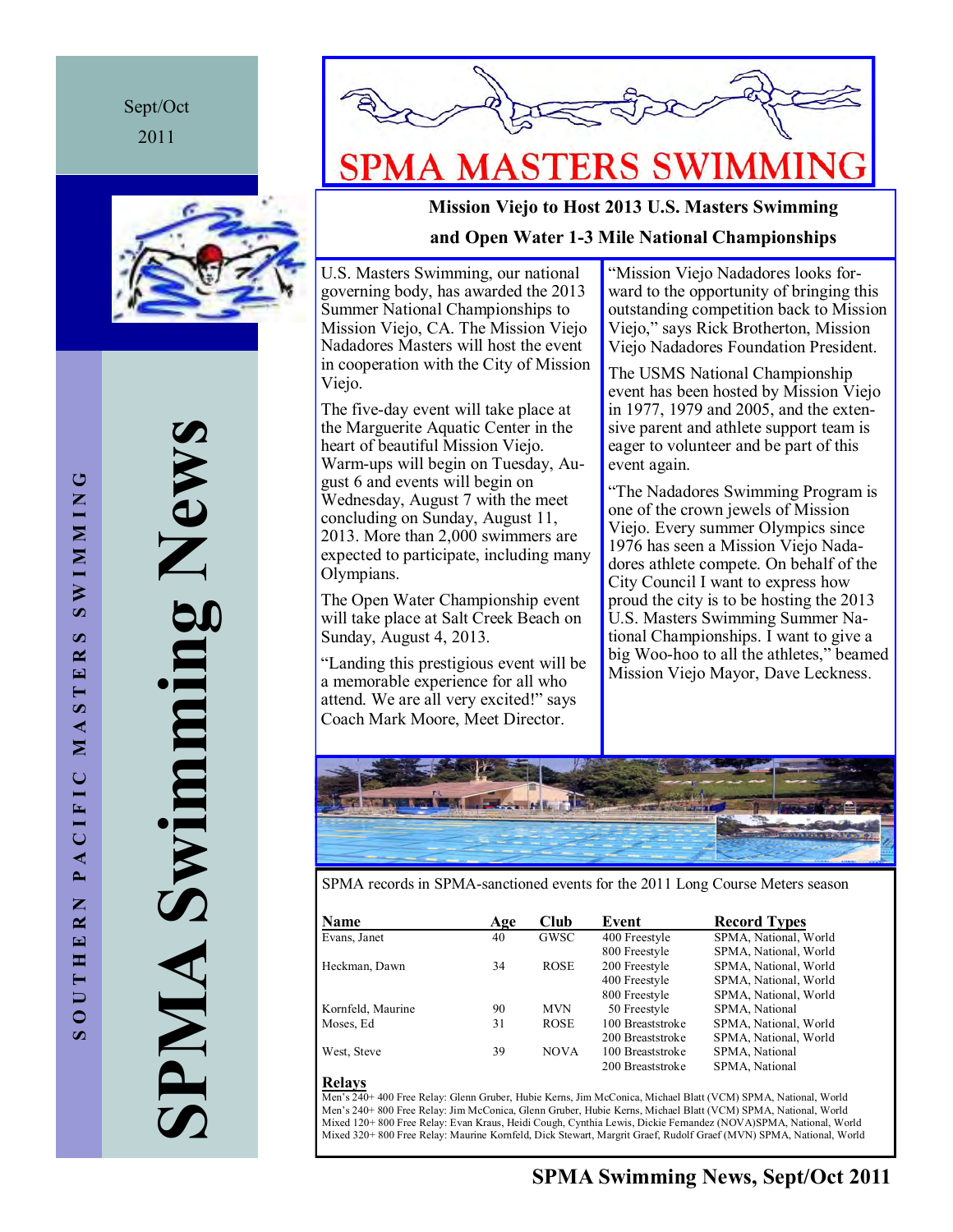#### **SWIM FOR LIFE**

**SAN LUIS OBISPO, SANTA BARBARA (North) and KERN** ATASCADERO: Team KMAN Jennifer Glenesk (805) 610-7573jglenesk@charter.net, www.teamkman.org ATASCADERO: No. SLO Masters Kass Flaig (805) 704-9797, kassflaig@hotmail.com, www.c2multisport.com BAKERSFIELD: Gold Wave Masters Chris Hansen (661) 654-2327; chansen 6@csub.edu<br>BAKERSFIELD Swim Club Chris Hansen Chris Hansen (661) 654-2327; chansen 6@csub.edu BAKERSFIELD Swim Club<br>BAKERSFIELD Aquatics Club Charles Pike (661) 395-4663, bakersfieldaquatics@yahoo.com, www.bakersfieldaquatics.org LOMPOC: Lompoc's Other Swim Team Frank Piemme (805) 735-7574, conniefrank @verizon.net<br>PASO ROBLES: North County Aquatics Namey Sznejkowski (805) 238-5591, betco@yahoo.com, PASO ROBLES: North County Aquatics Nancy Sznejkowski (805) 238-5591, betco@yahoo.com, www.northcountyaquatics.org<br>Philip Yoshida (805) 543-9515, office@sloswinclub.org, www.sloswinclub.org SAN LUIS OBISPO Masters **Philip Yoshida (805) 543-9515**, office@sloswimclub.org, www.sloswimclub.org<br>Philip Yoshida (805) 781-3488 x 17, sloaquatics@kennedyclubs.com, www.kenn **SANTA BARBARA (South) and VENTURA**  OJAI: Ojai Masters The Theorem and The Rick Goeden (805) 646-6884, theswimguy@sbcglobal.net<br>
SANTA BARBARA Aquatics Club<br>
Gregg Wilson (805)252-6469, sbacmasters@gmail.com, w SANTA BARBARA Aquatics Club Gregg Wilson (805)252-6469, sbacmasters@gmail.com, www.sbaquatics.com<br>SANTA BARBARA: UCSB Masters Mass and Maya Higashijima (805) 893-2505, ucsbmasters@gmail.com SANTA BARBARA: UCSB Masters Naya Higashijima (805) 893-2505, ucsbmasters@gmail.com<br>SANTA BARBARA Masters SANTA SES Swim Office (805) 966-9757, swimoffice@sbswim.org SANTA BARBARA Masters SB Swim Office (805) 966-9757, swimoffice@sbswim.org<br>SANTA BARBARA: Oceanducks Emilio Casanueva (805) 637-8331, emilio@zapallar.net SANTA BARBARA: Oceanducks<br>
THOUSAND OAKS: Conejo Simi Aquatics<br>
Ion Irwin (310) 658-7276, jirwin@earthlink.com, www. THOUSAND OAKS: Conejo Simi Aquatics Jon Irwin (310) 658-7276, jirwin@earthlink.com, www.csaswim.com<br>THOUSAND OAKS: Conejo Valley Multisport Masters Nancy Kirkpatrick-Reno (818) 469-9972, nancy@conejovalleymultisp **LOS ANGELES (North)** CLAREMONT: The Claremont Club John Ries (909) 625-6791, tccswim@hotmail.com<br>COVINA: Covina Aq. Assn: Masters Swimming Christine Maki (626) 641-5680, covinamastersswi COVINA: Covina Aq. Assn: Masters Swimming Christine Maki (626) 641-5680, covinamastersswimteam@yahoo.com L.A. Van Nuys: SCAQ Office (310) 390-5700, www.swim.net/scaq<br>
LANCASTER: Oasis Masters
SCAQ Office (310) 390-5700, www.swim.net/scaq LANCASTER: Oasis Masters Tom Otto (661) 948-0057, ottolfixit@hotmail.com<br>
PALMDALE: Canyons Aquatic Masters Tom Masters Jeff Conwell (661) 993-2868, jeffc@canyons.org, PALMDALE: Canyons Aquatic Masters Jeff Conwell (661) 993-2868, jeffc@canyons.org, www.canyons.org<br>PASADENA: Caltech Masters Jeff Conwell (661) 993-2868, jeffc@canyons.org, www.canyons.org PASADENA: Caltech Masters Suzanne Dodd (626) 449-7536, sdodd@ipac.caltech.edu<br>PASADENA: Rose Bowl Masters Chad Durieux (626) 564-0330, cdurieux@rosebowlaqua PORTER RANCH: Porter Valley Masters Matt Olaya (661) 305-9720, alphamaleswim@gmail.com, www.pvmasters.com SANTA CLARITA Masters Lance O'Keefe, lokeefe@santa-clarita.com, pool: (661) 250-3767 WALNUT: Faster Masters Swim Team Louis Boehle (909) 657-7758, louisboehle@mac.com **LOS ANGELES (Westside)** CALABASAS: City of Calabasas Masters Raine Kishimoto (818) 222-2782 x 110, lkishimoto@cityofcalabasas.com<br>EL SEGUNDO MASTERS City of El Segundo (310) 524-2700 x2738 EL SEGUNDO MASTERS<br>
HOLLYWOOD: Hollywood Wilshire YMCA<br>
Ricardo Espinoza (213) 639-7547, ricardo L.A. Pac Palisades, Santa Monica, Culver, Westwood, LMU L.A. WEST: UCLA Bruin Masters L.A. WEST: UCLA Bruin Masters **Existence 2008** Erica Stebbins (310) 206-1787, estebbins @recreation.ucla.edu<br>MALIBU Community Pool Swims Masters **Existence 2008** Molly Larson (310) 456-2489 x272, mlarson@ci.malibu.ca.us, WOODLAND HILLS: Southwest Aq Masters Fred Shaw (818) 347-1637, swamfred@aol.com, www.swam.us **LOS ANGELES (Central and South)**  L.A. Echo Park and USC: SCAQ<br>
L.A. MID-WILSHIRE: Meridian Swim Club<br>
L.A. MID-WILSHIRE: Meridian Swim Club<br>
Vanessa Mesia (310) 729-2971, vanessamesia@sbc L.A.: Los Angeles Athletic Club Masters Vanessa Mesia (310) 729-2971, vanessamesia@sbcglobal.net, www.laac.com<br>SOUTH GATE Masters Swim Team Patricia Mitchell (323) 563-5446, pmitchell@sogate.org **LOS ANGELES (South Bay and East County)**  LONG BEACH: Long Beach Masters Swim Cindy Summers (562) 416-6755, summerscm@hotmail.com<br>
LONG BEACH: Shore Aquatic Masters Companies (562) 644-3883, europeanhouse@aol.com, www MANHATTAN BEACH: Magnum Masters Chuck Milam (310) 546-3601, cdmilam@hotmail.com, www.manhattancc.com<br>RANCHO PALOS VERDES: Zenith Aquatics Shari Twidwell (310) 947-1323, shari@zapswimming.com, www.zapswimming **INLAND EMPIRE**<br>BEAUMONT Masters BEAUMONT Masters Christy Arwood (951) 769-2087, christy@nds-ca.net<br>CORONA: Circle City Aquatics Coronal Scott Gainey (949) 315-1013, coachgainey@gmail.co CORONA: Corona Aquatic Team Masters John Salvino (866) SWM-CRNA, coachsalvino@hotmail.com<br>RIVERSIDE: Riverside Aquatics Assn. Carrie Ridgway (951) 205-2268, info@raa-swim.org, www.raa RIVERSIDE: Riverside Aquatics Assn.<br>
TEMECULA: City of Temecula Masters Currie Ridgway (951) 205-2268, info@raa-swim.org, www.raa-swim.org<br>
Gwen WIllcox (951) 694-6410, gwen.willcox@cityoftemecula.org **ORANGE COUNTY**<br>ALISO VIEJO: Renaissance Club Sport COTO DE CAZA: Coyotes Communication Contract (949) 858-4100 x257, cotocoyotes@gmail.com<br>FULLERTON: FAST Masters Team Bill Jewell (949) 466-6523, swimbill@sbcglobal.net, www.fa IRVINE Novaquatics Mike Collins (949) 338-6682, info@novamasters.com, www.novamasters.com<br>IRVINE: UCI Masters<br>Charlie Schober (949) 824-7946, ctschobe@uci.edu, www.masters.wim.uci.edu IRVINE: UCI Masters<br>
IRVINE: UCI Masters Charlie Schober (949) 824-7946, ctschobe@uci.edu, www.masterswim.uci.edu<br>
Mark Moore (949) 233-6521, swimoffice@mvnswim.org, www.mastersmvnsw NEWPORT BEACH Lifeguard Association Jim Turner (949) 644-3046, jturner@nbfd.net, www.newportlifeguard.org<br>TUSTIN: SOCAL Aquatics **LAS VEGAS**<br> **HENDERSON Southern Nevada Masters** HENDERSON Southern Nevada Masters Frank Lowery (702) 400-2790, flowery 19@cox.net, www.lowerysmultisport.com<br>
LAS VEGAS: Las Vegas Masters Frank Lowery (702) 247-7788, heckerrealestate@hotmail.com LAS VEGAS: Las Vegas Masters Victor Hecker (702) 247-7788, heckerrealestate@hotmail.com<br>
LAS VEGAS: Swim Las Vegas Kara Robertson (702) 2498-2316, swimlasvegas@gmail.com, w

SAN LUIS OBISPO: Kennedy Club Masters Linda Stimson (805) 781-3488 x 17, sloaquatics@kennedyclubs.com, www.kennedyclubs.com<br>SANTA MARIA: Santa Maria Swim Club Mike Ashmore (805) 928-9655, santamariaswim@verizon.com, www.sa Mike Ashmore (805) 928-9655, santamariaswim@verizon.com, www.santamariaswim.net Martin Armstrong (805) 794-5525, kelpbedd@yahoo.com, www.ciymca.org CARPINTERIA: Channel Island Vic Anderson (805) 403-5425, delphis13@msn.com, channelislandmasters.blogspot.com THOUSAND OAKS: Conejo Valley Multisport Masters Nancy Kirkpatrick-Reno (818) 469-9972, nancy@conejovalleymultisportmasters.com<br>THOUSAND OAKS: Daland Masters Kevin Lane (818) 917-6930, klane1956ct@sbcglobal.net, www.dalands THOUSAND OAKS: Daland Masters Kevin Lane (818) 917-6930, klane1956ct@sbcglobal.net, www.dalandswim.com<br>THOUSAND OAKS: South Coast Aquatics Matt Warshaw (805) 660-2082, matt@southcoastaquatics.com, www.southcoasta Matt Warshaw (805) 660-2082, matt@southcoastaquatics.com, www.southcoastaquatics.com VENTURA COUNTY Masters Jason York (408) 821-5600, jason.e.york@gmail.com, www.buenaventuraswimclub.org VENTURA: Rio Mesa Masters Toby Petty (805) 642-6674, tonthego00@sbcglobal.net, www.riomesaswimclub.com Chad Durieux (626) 564-0330, cdurieux@rosebowlaquatics.org, www.rosebowlaquatics.org Ricardo Espinoza (213) 639-7547, ricardoespinoza@ymcala.org<br>SCAQ Office (310) 390-5700, www.swim.net/scaq MALIBU Community Pool Swims Masters Molly Larson (310) 456-2489 x272, mlarson@ci.malibu.ca.us, www.ci.malibu.ca.us<br>WEST HOLLYWOOD Aquatics Molly Larson (310) 288-6555 (team hotline), info@wh2o.org, www.wh2o.org Bryan Libit (310) 288-6555 (team hotline), info@wh2o.org, www.wh2o.org CATALINA Channel Swimming Federation Carol Sing (619) 588-2677, swim@swimcatalina.org, www.swimcatalina.org Carol Sing (619) 588-2677, swim@swimmatalina.org www.swimcatalina.org Matt Harrigan, matt@swimmingla.com or Andy C L.A. MID-WILSHIRE: Meridian Swim Club Vanessa Mesia (310) 729-2971, vanessamesia@sbcglobal.net, www.meridiansportsclub.com<br>L.A.: Los Angeles Athletic Club Masters Vanessamesia (310) 729-2971, vanessamesia@sbcglobal.net, ww Patricia Mitchell (323) 563-5446, pmitchell@sogate.org Yuji Utsumi, (562) 252-0220, info@lbgrunions.com, www.lbgrunions.com HAWTHORNE: South Bay Swim Team Kathy Davids Gore (310) 643-6523, kdavids@socal.rr.com, www.southbayswimteam.org<br>LA MIRADA: La Mirada Armada LA MIRADA: La Mirada Armada <br>LONG BEACH: Alpert JCC Camerada Com Beverly Garman (949) 552-1710, ihaccoach@aol.com, www.swimarmada.com bever<br>LONG BEACH: Alpert JCC Camerada Com Beverly Sascha Bryon-Zwick (562) 426-7601 x103 LONG BEACH: Shore Aquatic Masters Robert Lynn (562) 644-3883, europeanhouse@aol.com, www.shoreaquatics.com<br>
LOS ALAMITOS Masters Corey Lakin (562) 430-1073 x511, clakin@ci.los-alamitos.ca.us, www.ci.los-alam LOS ALAMITOS Masters Corey Lakin (562) 430-1073 x511, clakin@ci.los-alamitos.ca.us, www.ci.los-alamitos.ca.us<br>MANHATTAN BEACH: Magnum Masters Chuck Milam (310) 546-3601, cdmilam@hotmail.com, www.manhattance.com RANCHO PALOS VERDES: Zenith Aquatics Shari Twidwell (310) 947-1323, shari@zapswimming.com, www.zapswimming.com<br>TORRANCE : LA Peninsula Swimmers Debi Blair (310) 813-9656, info@lapsmasters.org, www.lapsmasters.org Debi Blair (310) 813-9656, info@lapsmasters.org, www.lapsmasters.org Scott Gainey (949) 315-1013, coachgainey@gmail.com, www.ccaqswim.org TEMECULA: City of Temecula Masters Gwen WIllcox (951) 694-6410, gwen.willcox@cityoftemecula.org<br>TEMECULA Swim Club Gub Bryan Davis (951) 285-2718, headcoach@temeculaswimclub.com, www.temeculaswimclub.com YUCAIPA: Masters of Yucaipa Jason Bradbury (951) 845-7458, ystcoach.jason@verizon.net, www.yucaipaswim.org ALISO VIEJO: Renaissance Club Sport Alex Isaly (949) 643-6700, alex.isaly@clubsports.com, www.renaissanceclubsport.com/aliso-viejo<br>COSTA MESA: Orange Coast Masters Swimming Anthony Iacopetti (714) 369-9555, aiacopetti@occ. Anthony Iacopetti (714) 369-9555, aiacopetti@occ.cccd.edu, www.coastmastersswimming.com Bill Jewell (949) 466-6523, swimbill@sbcglobal.net, www.fastswim.org HUNTINGTON BEACH: Golden West Swim Club Cindy Lim (714) 397-0132, cindyhlim@msn.com, www.goldenwestswimclub.com MISSION VIEJO Masters Mark Moore (949) 233-6521, swimoffice@mvnswim.org, www.mastersmvnswim.org<br>Mark Desmond (949) 306-3599, markdesmond@highhopes.ws, www.pacificcoastaqua NEWPORT BEACH: Pacific Coast Aquatics Mark Desmond (949) 306-3599, markdesmond@highhopes.ws, www.pacificcoastaquatics.org<br>Mark Desmond (949) 644-3046, jturner@nbfd.net, www.newportlifeguard.org MEARON DEWPORT BEACH Lifegua TUSTIN: SOCAL Aquatics<br>
YORBA LINDA: East Lake Eagle Rays Mike Pawloski (714) 372-6273, bonuspak@earthlink.net Mike Pawloski (714) 372-6273, bonuspak@earthlink.net

LAS VEGAS: Swim Las Vegas 
Kara Robertson (702) 498-2316, swimlasvegas@gmail.com, www.swimly.com<br>
LAS VEGAS: Viva Las Vegas Masters

Melissa Gutierrez (702) 480-4321. nivgutierrez@cox.net Melissa Gutierrez (702) 480-4321, mjvgutierrez@cox.net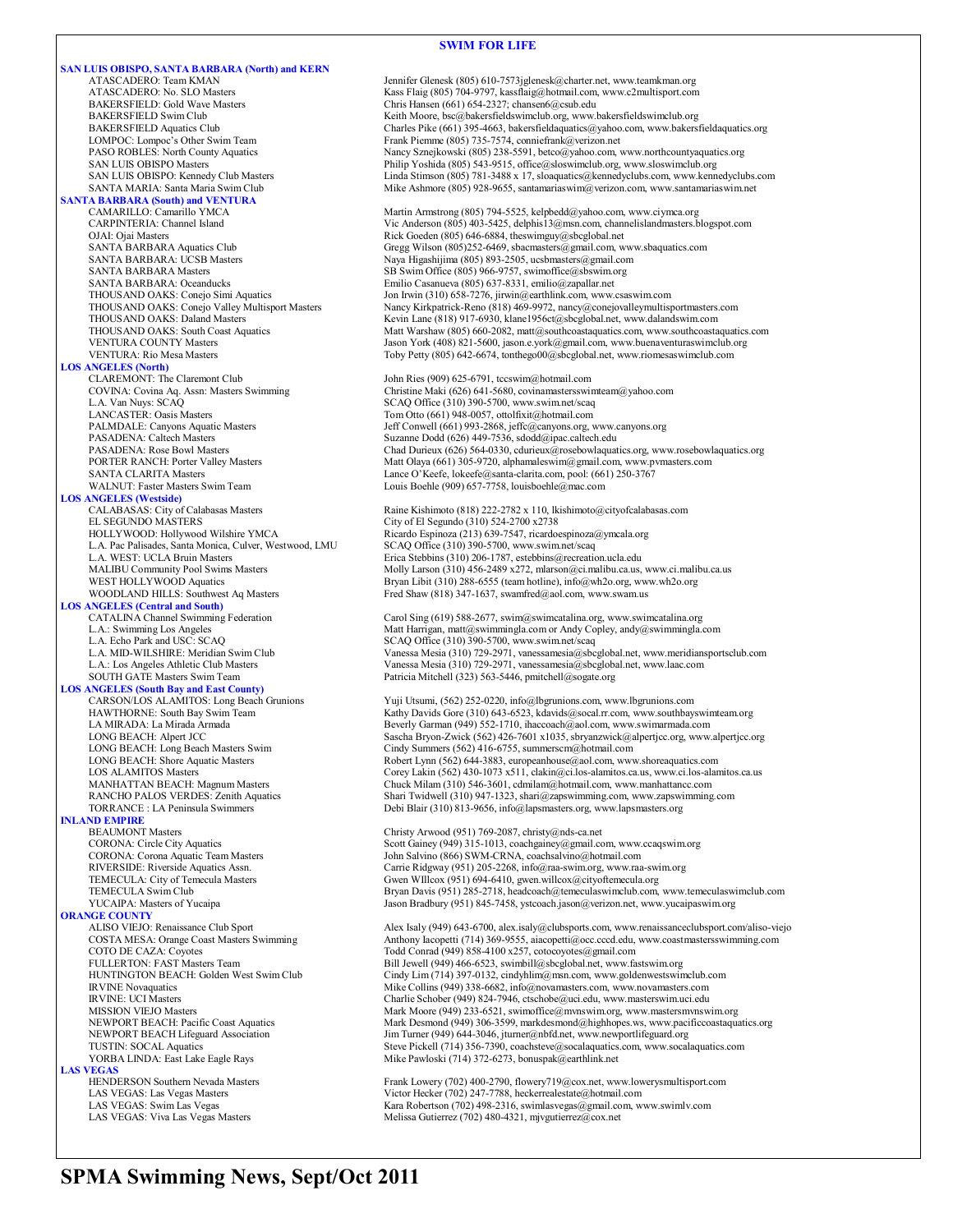# **Online Registration is preferred. Go to** *[http://www.SPMA.net](http://www.spma.net/)*



## **2011 USMS / SPMA Membership Application**

*All memberships expire on December 31, 2011* 

Renewal – my last USMS number was \_ New registration



**You can register online at: http://www.SPMA.net/**

### **Register with the same name you will use for competition. Please print clearly.**

| Last Name                  |     |                        | <b>First Name</b> |                         | MI |
|----------------------------|-----|------------------------|-------------------|-------------------------|----|
| <b>Street Address</b>      |     |                        |                   |                         |    |
| City/State/Zip             |     |                        |                   | Phone                   |    |
| Date of Birth (mm/dd/yyyy) | Age | Sex (circle)<br>M<br>E | E-mail address    |                         |    |
| Club Name or Unattached    |     |                        |                   | Today's Date (required) |    |

### **RELATED MEMBERSHIPS & CERTIFICATIONS**

| Masters Coach<br>am a:<br><b>Certified Official</b> | am a member of:<br><b>YMCA</b><br><b>USA Triathlon</b><br><b>USA Swimming</b>     |                                                                                     |
|-----------------------------------------------------|-----------------------------------------------------------------------------------|-------------------------------------------------------------------------------------|
|                                                     | <b>FULL-YEAR FEES (if joining</b><br>between Nov. 1, 2010, and<br>Aug. 31, 2011): | <b>END-OF-YEAR FEES (if</b><br>joining between Sep. 1,<br>2011, and Oct. 31, 2011): |
| U.S. Masters Swimming full-year fee (\$29) or end-  |                                                                                   |                                                                                     |
| of-year fee (\$24) plus SPMA (local governing       |                                                                                   |                                                                                     |
| body) fee (\$15):                                   | 44.00                                                                             | \$39.00                                                                             |
| wish to contribute this amount to the               |                                                                                   |                                                                                     |
| International Swimming Hall of Fame Foundation:     |                                                                                   |                                                                                     |
| wish to contribute this amount to the               |                                                                                   |                                                                                     |
| USMS "Swimming Saves Lives" Fund:                   |                                                                                   |                                                                                     |
| wish to contribute this amount to SPMA:             |                                                                                   |                                                                                     |
| Total:                                              |                                                                                   |                                                                                     |

Benefits of membership include a subscription to USMS's magazine, *SWIMMER*, during the length of the membership year (\$8.00 of the annual dues is designated for the magazine subscription).

USMS-registered swimmers are covered with secondary accident insurance:

1) in practices supervised by a USMS member or USA Swimming certified coach where all swimmers are USMS registered.

Las Vegas, NV 89147

2) in USMS sanctioned meets where all competitors are USMS registered.

Please allow 2 weeks processing time.

WAIVER: I, the undersigned participant, intending to be legally bound, hereby certify that I am physically fit and have not been otherwise informed by a physician. I acknowledge that I am aware of all the risks inherent in Masters swimming (training and competition) including possible permanent disability or death, and agree to assume all of those risks. AS A CONDITION OF MY PARTICIPATION IN THE MASTERS SWIMMING PROGRAM OR ANY ACTIVITIES INCIDENT THERETO, I HEREBY WAIVE ANY AND ALL RIGHTS TO CLAIMS FOR LOSS OR DAMAGES, INCLUDING ALL CLAIMS FOR LOSS OR DAMAGES CAUSED BY THE NEGLIGENCE, ACTIVE OR PASSIVE, OF THE FOLLOWING: UNITED STATES MASTERS SWIMMING, INC., THE LOCAL MASTERS SWIMMING COMMITTEES, THE CLUBS, HOST FACILITIES, MEET SPONSORS, MEET COMMITTEES, OR ANY INDIVIDUALS OFFICIATING AT THE MEETS OR SUPERVISING SUCH ACTIVITES. In addition, I agree to abide by and be governed by the rules of USMS.

**Signature (***required***):** \_\_\_\_\_\_\_\_\_\_\_\_\_\_\_\_\_\_\_\_\_\_\_\_\_\_\_\_\_\_\_\_\_\_\_\_\_\_\_\_\_\_\_\_\_\_\_\_\_\_\_\_\_\_\_\_\_ **Date:** \_\_\_\_\_\_\_\_\_\_\_\_\_

*Please make check for total fee plus any donation amounts payable to:* **SPMA** 

| Mail check and completed form to: | SPMA Registrar      |
|-----------------------------------|---------------------|
|                                   | Dan Wegner          |
|                                   | 3773 Price Ridge Ct |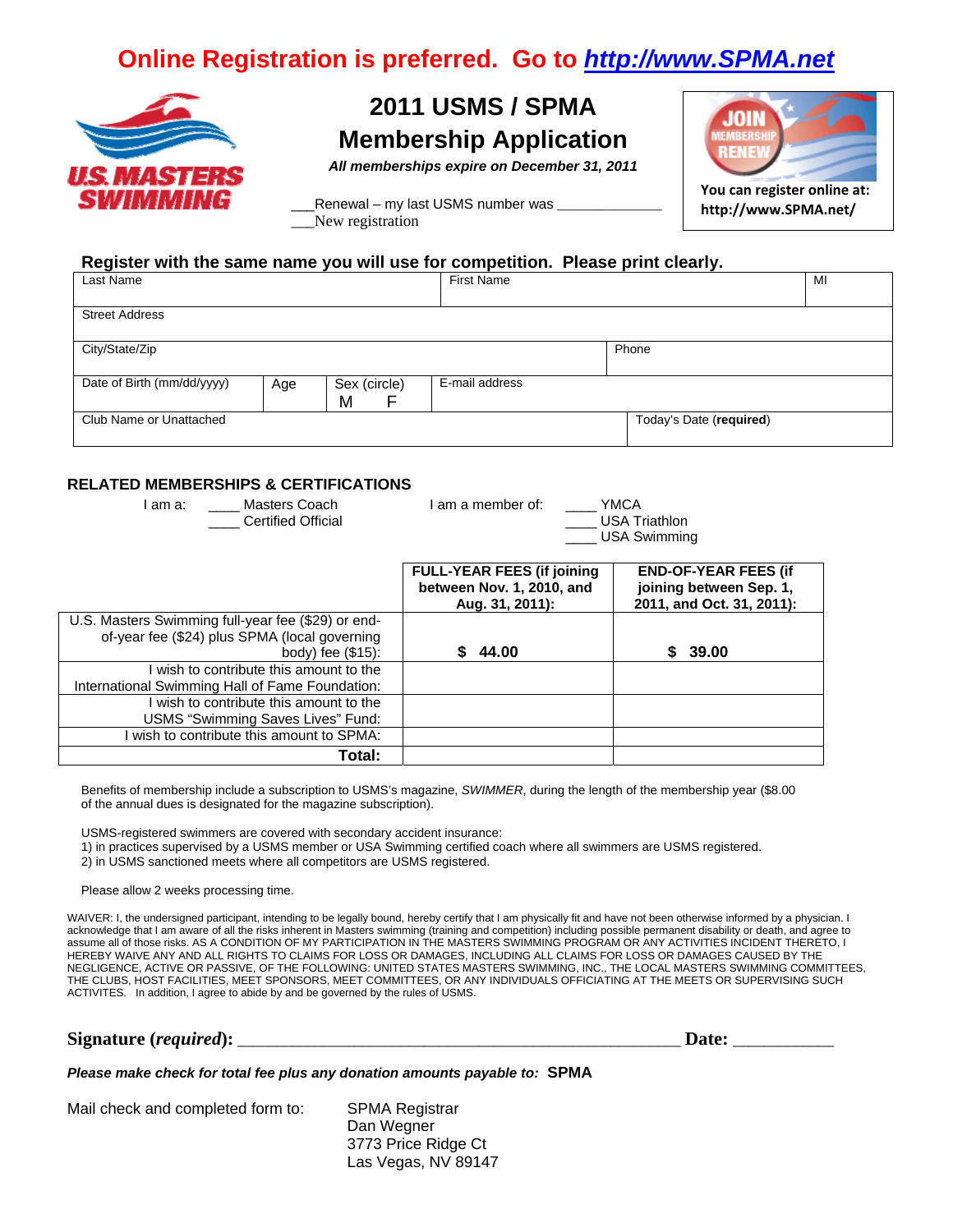## **Santa Clarita**

### **SCM Swim Meet**

### **Saturday, October 8th, 2011**

### **Sanction by Southern Pacific Masters Swimming for USMS, Inc. Sanction # 331-018**

**Facility**: Santa Clarita Aquatic Center, 20850 Centre Pointe Pkwy, Santa Clarita, CA 91355.

**Directions:** *From the south*, take I-5 to Hwy. 14 north. Exit at Golden Valley Rd. Turn left onto Golden Valley Rd. Turn right on Centre Point Pkwy. Make a right into the driveway for the Aquatic Center. *From the north*, take I-5 to the Valencia Blvd exit in Valencia. Go east several miles (Valencia Blvd turns into Soledad Canyon Rd) to Ruether Ave. Turn right and cross over railroad tracks. Turn right at Centre Pointe Pkwy. Turn left into driveway for Aquatic Center.

**Entries:** The mail-in pre-entry postmark deadline is Saturday, October 1st. Online entry deadline is Friday, October 7th at midnight. Deck entries for the 1500 m Freestyle will close at 8:45 a.m.; all other deck entries close at the conclusion of the 1500.

**Rules:** USMS rules will govern. Current SPMA meet procedures will be enforced and take precedence over any errors or omissions on this entry form. All events are timed final. Swimmers are limited to a total of five individual events, not including relays. Age on December 31, 2011 determines the age group of the swimmer for the meet. You must be at least 18 years old to compete.

**Seeding:** All events will be deck seeded slowest to fastest by entered time, ages and sexes combined. Check-in is not required in order to be deck seeded, except swimmers must check in to swim the 1500 m Freestyle and the 400 m Freestyle.

**Relays:** All relays will be deck entered. Relays are free! For each relay swimmer who is not entered in individual events, a fee of \$5.00 and a signed liability release must be submitted with the relay entry.

**Awards:** Individual: SPMA ribbons for places 1 to 3. Relay: SPMA ribbons for first place.

**Entry Fees:** \$25.00 per swimmer flat fee for online entries. \$30.00 per swimmer flat fee for mail-in entries. Deck entries will be a total of \$35.00.

**Checks payable to**: City of Santa Clarita

Mail consolidated entry card, a copy of your 2011 USMS card, and check to: Santa Clarita Aquatic Center, c/o Lance O'Keefe, 20850 Centre Pointe Pkwy, Santa Clarita, CA 91355. **Questions:** Meet Director, Lance O'Keefe, (661) 250-3767,

lokeefe@santa-clarita.com.

### **Saturday October 8, 2011**

1500 warm-up at 8:00 a.m.

1500 starts at 9:00 a.m.

- 1. 1500 m Freestyle (check-in required) 20 minute warm-up after the 1500
- 2. 100 m Butterfly
- 3. 200 m Freestyle
- 4. 200 m Mixed Freestyle Relay
- 5. 100 m Breaststroke
- 6. 50 m Freestyle
- 7. 200 m Individual Medley
- 8. 400 m Freestyle (check-in required)
- 9. 100 m Backstroke
- 10. 50 m Butterfly
- 11. 100 m Individual Medley
- 12. 200 m Breaststroke
- 13. 100 m Freestyle
- 14. 50 m Backstroke
- 15. 200 m Butterfly
- 16. 200 m Mixed Medley Relay
- 17. 50 m Breaststroke
- 18. 200 m Backstroke

## **UCLA Bruin Masters**

### **SCM Swim Meet**

### **Sunday, October 23rd, 2011**

#### **Sanction by Southern Pacific Masters Swimming for USMS, Inc. Sanction # 331-019**

**Facility**: Dirks Pool is an outdoor, 25yd by 52m competition pool. Eight additional lanes will be available for warm-up during competition. The address of the Spieker Aquatics Center is 114 Easton Drive, Los Angeles, CA 90024.

**Directions & Parking:** Take the 405 Freeway to Sunset Blvd. Take Sunset east approximately 3/4 mile to Bellagio Road (just after the light at Veteran Blvd. and across from the Bel Air gate). Turn right into campus. Go to the stop sign, turn right and park in Lot 11. Pay the parking machine, \$7/day exact change, \$10/day otherwise. There is no parking in the lot by the pool; it is for UCLA permits only*. NOTE: Parking enforcement does ticket on weekends.* Walk left out of Lot 11 down the hill towards Sunset Canyon Recreation Center. Spieker Aquatics Center will be on the right adjacent to Sunset Canyon Recreation Center. **Entries:** Online entries are preferred. Online entry deadline is Saturday, October 22nd at midnight. The paper pre-entry postmark deadline is Saturday, October 15th. On deck registration is permitted. Deck entries for the 800 m Freestyle will close at 8:30 a.m. and at 10:30 a.m. for all other events. Swimmers are limited to four individual events plus relays. There will be a limit of 8 heats for the 800 m Freestyle.

**Rules:** USMS rules will govern. Current SPMA meet procedures will be enforced and take precedence over any errors or omissions on this entry form. All events are timed final. Age on December 31, 2011 determines the age group of the swimmer for the meet. You must be at least 18 years old to compete.

**Seeding:** All events will be deck seeded slowest to fastest by entered time, ages and sexes combined. Swimmers in the 800 m Freestyle *must* check in to be seeded.

**Relays:** For each relay swimmer who is not entered in individual events, a fee of \$5.00 and a signed liability release must be submitted with the relay entry. No Charge - Fun Event! 4 x 50 "T-shirt" relay. Each team member must swim with a T-shirt on. The shirt is exchanged from one swimmer to the next. Bring a T-shirt to use. This is quite a comical event and loads of fun.

**Awards:** Individual: SPMA ribbons for places 1 to 3. Relay: SPMA ribbons for first place.

Snack Bar: Food and swimming equipment vendors will be available for purchase adjacent to the pool.

**Entry Fees:** \$25.00 per swimmer flat fee. Deck entries and online entries after October 15th are allowed for \$35.00 flat fee. For relay swimmers only, the fee is \$5.00.

**Checks payable to**: UC Regents

Mail consolidated entry card, a copy of your 2011 USMS card, and check to: Bruin Masters Meet, P.O. Box 204, Lake Forest, CA 92609. **Questions**: Meet Director, Robert Mitchell, mitchellrobert@cox.net,

(949) 689-7946.

### **Sunday, October 23, 2011**

800 warm-up at 8:00 a.m. 800 starts at 9:00 a.m.

- 1. 800 m Freestyle
	- Additional warm-up after the 800 Event  $#2$  starts at  $10:30$  a.m.
- 2. 200 m Individual Medley
- 3. 200 m Freestyle Relay (Men, Women, Mixed; deck enter)
- 4. 50 m Backstroke
- 5. 100 m Butterfly
- 6. 200 m Freestyle
- 7. 100 m Backstroke
- 8. 50 m Freestyle
- 9. 200 m Medley Relay (Men, Women, Mixed; deck enter)
- 10. 100 m Breaststroke
- 11. 100 m Freestyle
- 12. 50 m Butterfly
- 13. 50 m Breaststroke
- 14. 100 m Individual Medley
- 15. 4 x 50 m T-shirt Relay (deck enter)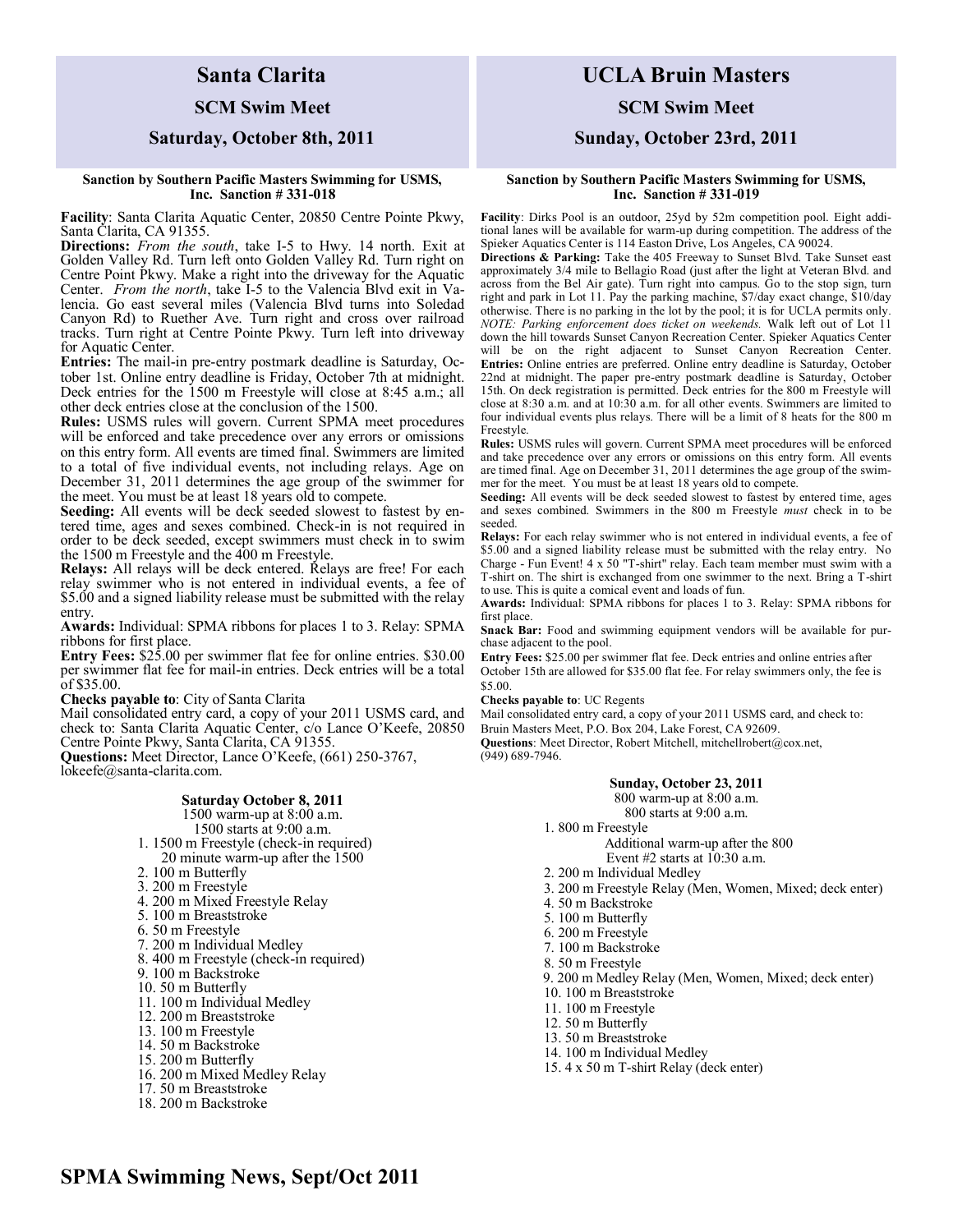## **Mission Viejo Nadadores**

### **SCM Swim Meet**

### **Sunday, November 6th, 2011**

### **Sanction by Southern Pacific Masters Swimming for USMS, Inc. Sanction # 331-020**

**Facility**: Marguerite Aquatic Center, 27474 Casta Del Sol, Mission Viejo, CA 92692 is an outdoor, 8-lane competition diving pool with two 25-meter warm-up lanes.

**Directions & Parking:** From the north or south, take the 5 Freeway to the Alicia Parkway exit in Mission Viejo. Go east (away from the ocean) to Trabuco Road. Turn right on Trabuco to Marguerite Parkway. Go left on Marguerite to Casa Del Sol, turn right onto Casa Del Sol, and turn into the driveway for pool parking. There will be no parking in the upper parking lot.

**Entries**: Pre-entry postmark and online deadline is Saturday, October 29. On deck registration is permitted. Deck entries will close at 7:45 a.m. for the 1500 m Freestyle and at 10:30 a.m. for events 2 to 8. All other events will close at 11:00 a.m.

**Rules:** USMS rules will govern. Current SPMA meet procedures will be enforced and take precedence over any errors or omissions on this entry form. All events are timed final. Swimmers are limited to a total of 5 individual events, not including relays. Age on December 31, 2011 determines the age group of the swimmer for the meet. You must be at least 18 years old to compete.

**Seeding:** All events will be deck seeded slowest to fastest by entered time, ages and sexes combined. Check-in is not required in order to be deck seeded, except swimmers *must* check in to swim the 1500 m Freestyle and the 400 m Freestyle.

**Relays:** All relays will be deck entered. Relay fees are \$2.00 per relay, due upon entry. For each relay swimmer who is not entered in individual events, a fee of \$5.00 and a signed liability release must be submitted with the relay entry.

**Awards:** Individual: SPMA ribbons for places 1 to 3. Relay: SPMA ribbons for first place.

**Snack Bar**: A snack bar will be available serving hot and cold food and drinks.

**Entry Fees:** \$25.00 per swimmer flat fee. Deck entries or online entries after Saturday, October 29th allowed for a total of \$35.00.

**Checks payable to**: Mission Viejo Nadadores

Mail consolidated entry card, a copy of your 2011 USMS card and check to: Mission Viejo Nadadores — Mark Moore, 25108-A Marguerite Parkway #391, Mission Viejo, CA 92692.

**Questions:** Meet Director, Mark Moore (949) 489-1847,

coachmark@mastersmvnswim.org.

**Sunday, November 6, 2011**  1500 warm-up at 7:00 a.m. 1500 starts at 8:00 a.m. 1. 1500 m Freestyle (check-in required) Additional warm-up after the 1500 Event #2 starts at  $11:00$  a.m.

2. 400 m Individual Medley

- 3. 50 m Butterfly
- 4. 100 m Backstroke
- 5. 200 m Breaststroke
- 6. 50 m Freestyle
- 7. 100 m Butterfly
- 8. 200 m Backstroke
- 9. 200 m Freestyle Relay (Men, Women, Mixed; deck enter)
- 10. 200 m Individual Medley
- 11. 50 m Breaststroke
- 12. 100 m Freestyle
- 13. 200 m Butterfly
- 14. 200 m Medley Relay (Men, Women, Mixed; deck enter)
- 15. 50 m Backstroke
- 16. 100 m Breaststroke
- 17. 200 m Freestyle
- 18. 100 m Individual Medley
- 19. 400 m Freestyle (check-in required)

### **Turkey Shoot at Pierce College**

**SCM Swim Meet** 

### **Sunday, November 20th, 2011**

### **Sanction by Southern Pacific Masters Swimming for USMS, Inc. Sanction # 331-021**

**Facility**: The newly renovated outdoor Pierce College Pool is located at 6201 Winnetka Ave., Woodland Hills, CA 91367. It is anticipated that a new timing system scoreboard will be installed in time for the meet.

**Directions:** Take the 101 Freeway to Winnetka. Exit at Winnetka and go north one mile to the college. Winnetka is located 6 miles west of the San Diego Freeway (405) and Ventura Freeway (101) interchange.

Entries: Pre-entry postmark deadline is Saturday, November 12<sup>th</sup>, 2011. On deck registration is permitted. Entries for the 800 m Freestyle will close at 8:45 a.m. and at the conclusion of the 800 for all other events. Age on December 31, 2011 determines age group for the meet. You must be at least 18 years old to compete.

**Seeding:** All events will be deck seeded slowest to fastest by entered time, ages and sexes combined. Check-in is not required in order to be deck seeded, except swimmers must check in to swim the 800 m Freestyle and the 400 m Individual Medley.

**Relays:** All relays will be deck entered. Relays are free. For each relay swimmer who is not entered in individual events, a fee of \$5.00 and a signed liability release must be submitted with the relay entry. Event 8 is a rare 800 m Freestyle relay, a chance for a record. Event 16 is men's, women's, mixed, freestyle or medley relays.

**Awards:** Individual: SPMA ribbons for places 1 to 3. Relay: SPMA ribbons for first place. Special awards for the swimmers who swim closest to their entered time in each event.

**Entry Fees:** \$25.00 per swimmer flat fee. Deck entries or online entries after Saturday, November 12th allowed for a total of \$35.00. **Checks payable to**: Southwest Aquatic Masters

Mail consolidated entry card, a copy of your 2011 USMS card, and check to: Southwest Masters Turkey Shoot, P. O. Box 204, Lake Forest, CA 92609-0204.

**Questions:** Mary Hull (818) 885-5934; Robert Mitchell,

[mitchellrobert@cox.net](mailto:mitchellrobert@cox.net)  **Sunday, November 20, 2011**  800 warm-up at 8:00 a.m. 800 starts at 9:00 a.m. 1. 800 m Freestyle (check-in required) Additional warm-up after the 800 Event #2 starts at 11:00 a.m. 2. 50 m Butterfly 3. 100 m Backstroke 4. 200 m Breaststroke 5. 50 m Freestyle 6. 100 m Butterfly 7. 200 m Backstroke 8. 800 m Freestyle Relay (Men, Women, Mixed; deck enter) 9. 50 m Breaststroke 10. 100 m Freestyle 11. 200 m Butterfly 12. 50 m Backstroke 13. 100 m Breaststroke 14. 200 m Freestyle 15. 400 m Individual Medley (check-in required)

 16. 400 m Relay (Men, Women, Mixed; Freestyle or Medley deck enter)

## **SPMA Swimming News, Sept/Oct 2011**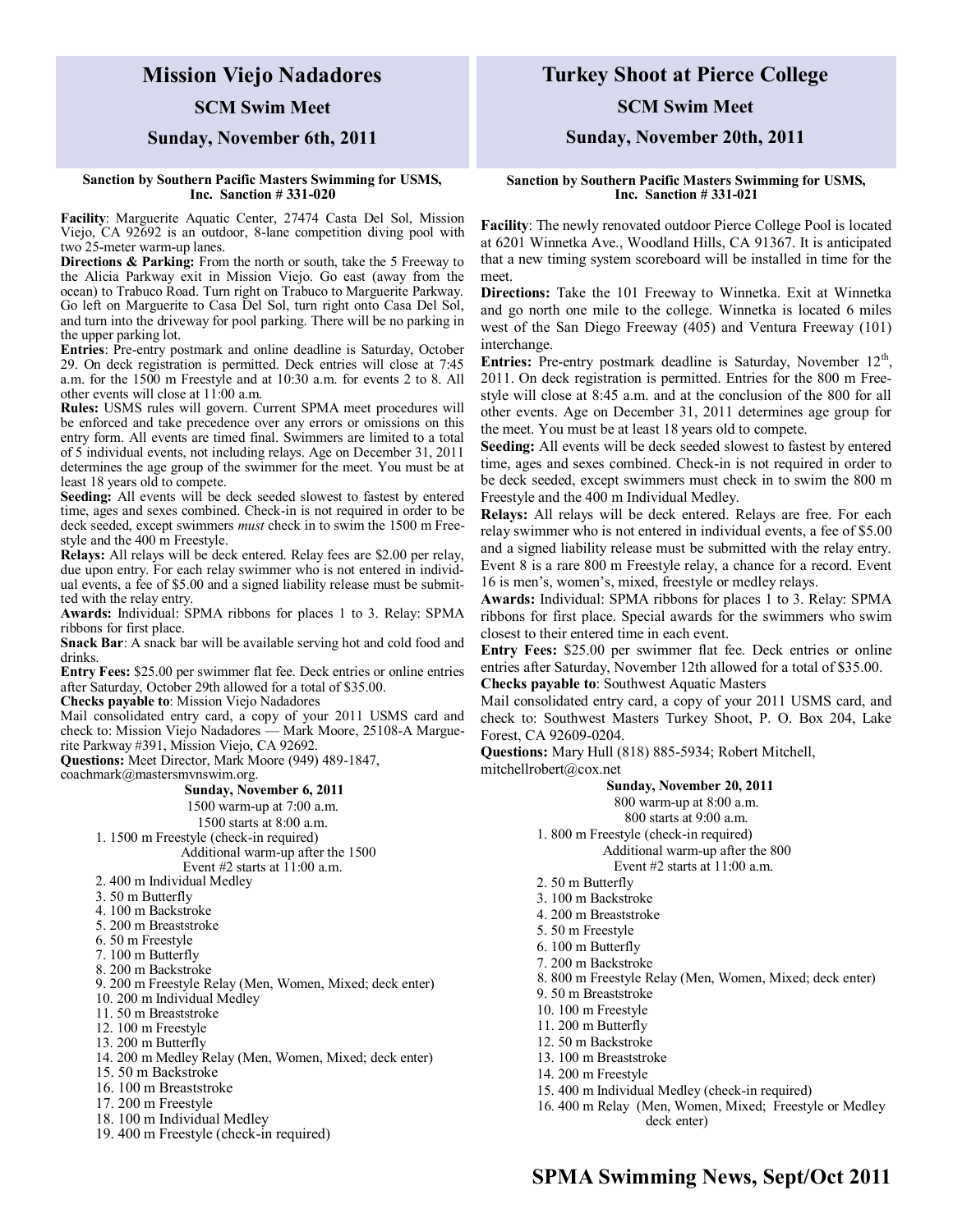# **SW Zone LCM Championship, Mission Viejo August 12-14, 2011**

## *Top 8 Clubs*

Irvine Novaquatics Mission Viejo Masters Rose Bowl Masters San Diego Swim Masters Las Vegas Masters Southern California Aquatic Masters Arizona Masters Swim Club Conejo Valley Multisport Masters

# *National and World Records*

Janet Evans (40-44) Golden West 400 Freestyle 4:22.87 (N,W) Maurine Kornfeld (90-94)Mission Viejo 50 Freestyle 55.48 (N) Men's 240+ 400 Freestyle relay 4:13.50 VCM (N,W) Men's 240+ 800 Freestyle relay 9:25.78 VCM (N,W) Mixed 120+ 800 Freestyle relay 8:47.80 NOVA (N,W) Mixed 280+ 800 Freestyle relay 12:51.15 SDSM (N,W)



## *Age Group Women High Point Winners*

Berklie Oscarson (18-24) Jennifer Schumacher (25-29) Heidi Cough (30-34) Cynthia Lewis (35-39) Cheryl Simmons (40-44) Becky Cleavenger (45-49) Jenny Cook (50-54) Robin Smith (55-59) Janet Gettling (60-64) Beverly Montrella (65-69) Anne Williams (70-74) Eulah Varty (75-79) Margrit Graef (80-84) Maurine Kornfeld (90-94)

## *Age Group Men High Point Winners*

Alec Alders (18-24) Mario Marshall (25-29) Robert Dmytrow (30-34) Ryan Cox (35-39) Jeff Welechuk (40-44) Jonathan Edge (45-49) Scott Shake (50-54) Michael Blatt (56-59) Hubie Kerns (60-64) Frank Freeman (65-69) Mike Freshley (70-74) Will Rauch (75-79) Don Baker (80-84) Frank Piemme (85-89)

**SPMA Swimming News, Sept/Oct 2011**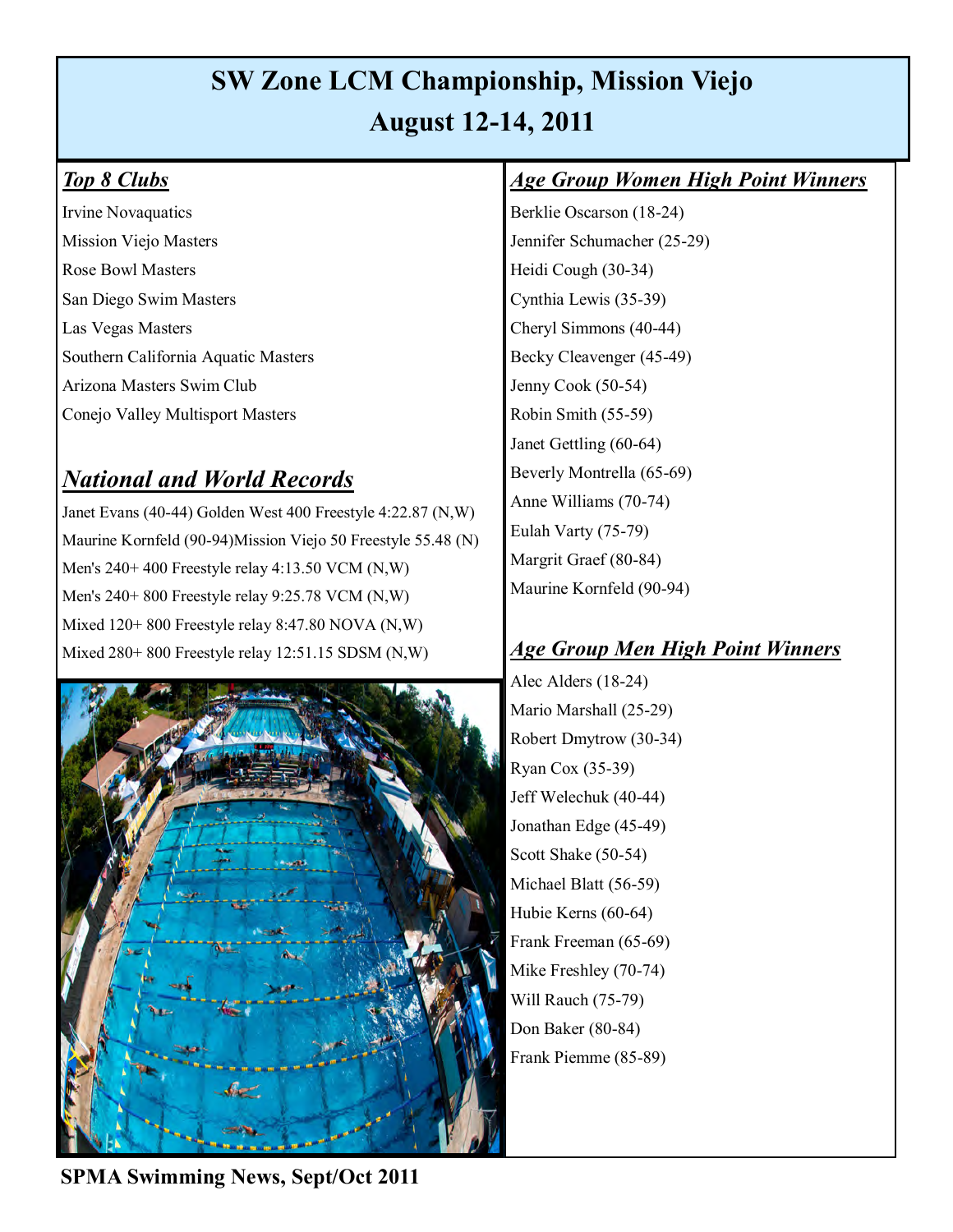

**SPMA Swimming News, Sept/Oct 2011**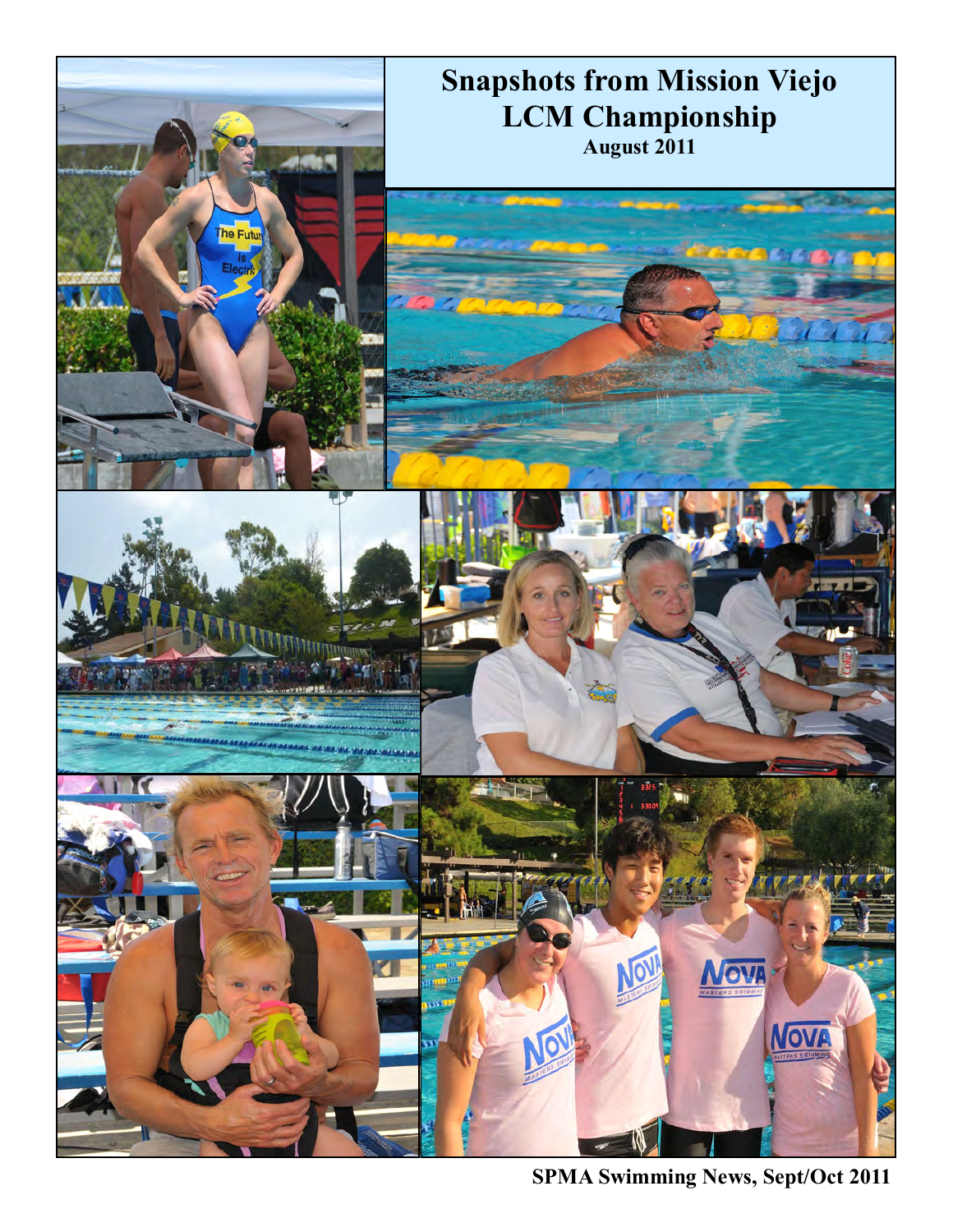### **POSTS FROM MY BLOG**

*By Jessica Seaton, D.C.* 

Every week I spend several hours reading health-related articles. When I find an article that I think will interest others, I write a summary with commentary about the article and post it to my website at [www.drjessicaseaton.com.](http://www.drjessicaseaton.com) If you go to my blog there and look under archives, you can find blog posts from the last five years. Below are some posts that I think SPMA swimmers would find interesting.

### **Lifestyle Plays a Bigger Role in Longevity than Genetics**

A Swedish study published in a recent *Journal of Internal Medicine* found that lifestyle and environment play a bigger role in longevity than genetics. In 1963 one third of all 50 year-old males living in Gothenberg, Sweden were asked to participate in this study, which came to be known as the 1913 Men study. They were examined and filled out many questionnaires about their lifestyle. They were reexamined at 54, 60, 67, 75, and 80. The researchers found that how long one lived was not correlated with how long one's parents lived. "Those who did not smoke, consumed moderate amounts of coffee and had a good socio-economic status at the age of 50 (measured in terms of housing costs), as well as good physical working capacity at the age of 54 and low cholesterol at 50 had the greatest chance of celebrating their 90th birthday." How lifestyle, such as nutrition, exercise, and stress interact with genetics is known as epigenetics.

### **Weight Training Is Healthy for Older People**

A recent article in the German *Deutsches Aerzteblatt* showed that moderate to serious weight training significantly improved the strength in people older than 60. People between the ages of 50 and 70 typically lose 30% of their muscle mass. This can to some degree be slowed down by weight training. Light weights won't do the trick. The weights used in this study were at least 60-85% of the one repetition maximum. In order to increase muscle mass rapidly more than 85% of the maximal weight should be used. They found that a healthy elderly person should be lifting weights 3-4 times per week for maximum benefit. Swimmers also benefit from lifting moderate to heavy weights in addition to swimming. While swimming does strengthen the body, it doesn't build muscle mass like weight training does.

### **Beyond Calories Consumed and Calories Burned**

The June 23, 2011 issue of *The New England Journal of Medicine* published a very interesting and large prospective study on changes in diet and lifestyle and long-term weight gain in women and men. The researchers performed prospective investigations in three large groups of people that included 120,877 U.S. women and men who were not obese at baseline and had no chronic diseases. They were reassessed every 4 years. Overall participants gained an average of 3.35 lb. over 4 years or .84 lb. per year. This doesn't seem like that much, but that is 12 lb. in 15 years. The researchers examined which changes over a four-year period would result in a weight gain, and which a weight loss.

The largest changes associated with weight gain were the intake of potato chips (1.69 lb.), potatoes (1.28 lb.), sugar-sweetened beverages (1.00 lb.), unprocessed red meats (0.95 lb.), and processed meats (0.93 lb.). The strongest changes associated with weight loss were intake of vegetables (-0.22 lb.), whole grains (-0.37 lb.), fruits (-0.49 lb.), nuts (-0.57 lb.), and yogurt (-0.82 lb.).

Increasing physical activity resulted in -1.76 lb. weight loss on average. Alcohol use was complex, but overall results in about 0.41 lb. weight gain. Sleeping less than 6 hours per night or more than 8 hours per night resulted in weight gain. Television watching resulted in about 0.31 lb. weight gain per hour per day.

### **Watching Television Daily for 2 or More Hours Increases Risk of Death**

A review article published in the June 15 edition of the *Journal of the American Medical Association* found that more than two hours per day of television viewing increased the risk of type 2 diabetes, cardiovascular disease, and death. The meta-analysis revealed that for every two hours of television watched daily, the risk of diabetes increased by 20%, the risk of cardiovascular disease increased by 15%, and the risk of all-cause mortality increased by 13%. TV watching is more passive than surfing the internet or even reading. Watching TV is also more associated with eating junk food snacks than are those other activities. If you're trying to eat a healthy diet, exercise more, and get enough sleep, you might want to examine how much TV you watch. Watching TV close to bedtime may also disrupt good sleep.

### **Moderate Exercise Helps Prevent Silent Brain Infarcts**

Silent brain infarcts (minor stroke) in the elderly may lead to balance and mobility difficulties, cognitive deficits, and ultimately dementia and stroke. Research done in conjunction with the Northern Manhattan Study involved 1200 older people who had never had a stroke. They were asked about their exercise initially and then again after 6 years. Those who engaged in regular moderate exercise (tennis, hiking, swimming, cycling, tennis, jogging, or racquet ball) had approximately half the number of silent brain infarcts as those who did no regular exercise. Light exercise, such as golf, walking, bowling, or dancing, did not confer any benefit as far as reducing the risk for silent infarcts.

An interesting side note was that this effect was not noted in those who either had no insurance or had Medicaid. The authors speculated that perhaps the stress associated with that situation and probably with poverty, counteracted the good effects of exercise. I would also speculate that in addition to the mind/body effects, diet may also have played a role.

### **Even Short-term Use of NSAIDs Dangerous in Cardiac Patients**

The May 9 edition of *Circulation* reports on a study that found for people with a history of myocardial infarction, taking a non-steroidal antiinflammatory, such as ibuprofen, for as little as one week increases the risk of death by 45%. If the treatment is continued for 3 months, the risk increases to a 55% risk of death. There is no apparent safe therapeutic window for patients with a prior myocardial infarction. The American Heart Association in 2007 warned about the risks associated with NSAIDs. Naproxen did not increase risk, and diclofenac had a risk profile more serious than Vioxx, which is no longer on the market due to its risk. Masters swimmers often take NSAIDs under the mistaken belief that they'll avoid post-workout soreness, or keep inflammation at bay. While NSAIDs will do neither, they can be fatal for swimmers with previous myocardial infarction.

### **Exercise Helps Prevent Colon Cancer**

A recent study published in the *British Journal of Cancer* looked at 20 previously published studies and found that regular moderate exercise reduces the risks for polyps and for polyps to turn cancerous. People who exercise regularly have a 16% decreased risk of developing polyps and a 35% decreased risk of developing large or advanced polyps. They attributed this to many factors. Exercise reduces the overall level of inflammation in the body. Exercise is also often done outdoors and people are then exposed to the sun. As a result they tend to have higher levels of vitamin D, which is also protective against colon cancer. People who exercise also tend to be less likely to develop diabetes or even pre-diabetes.

## **SPMA Swimming News, Sept/Oct 2011**